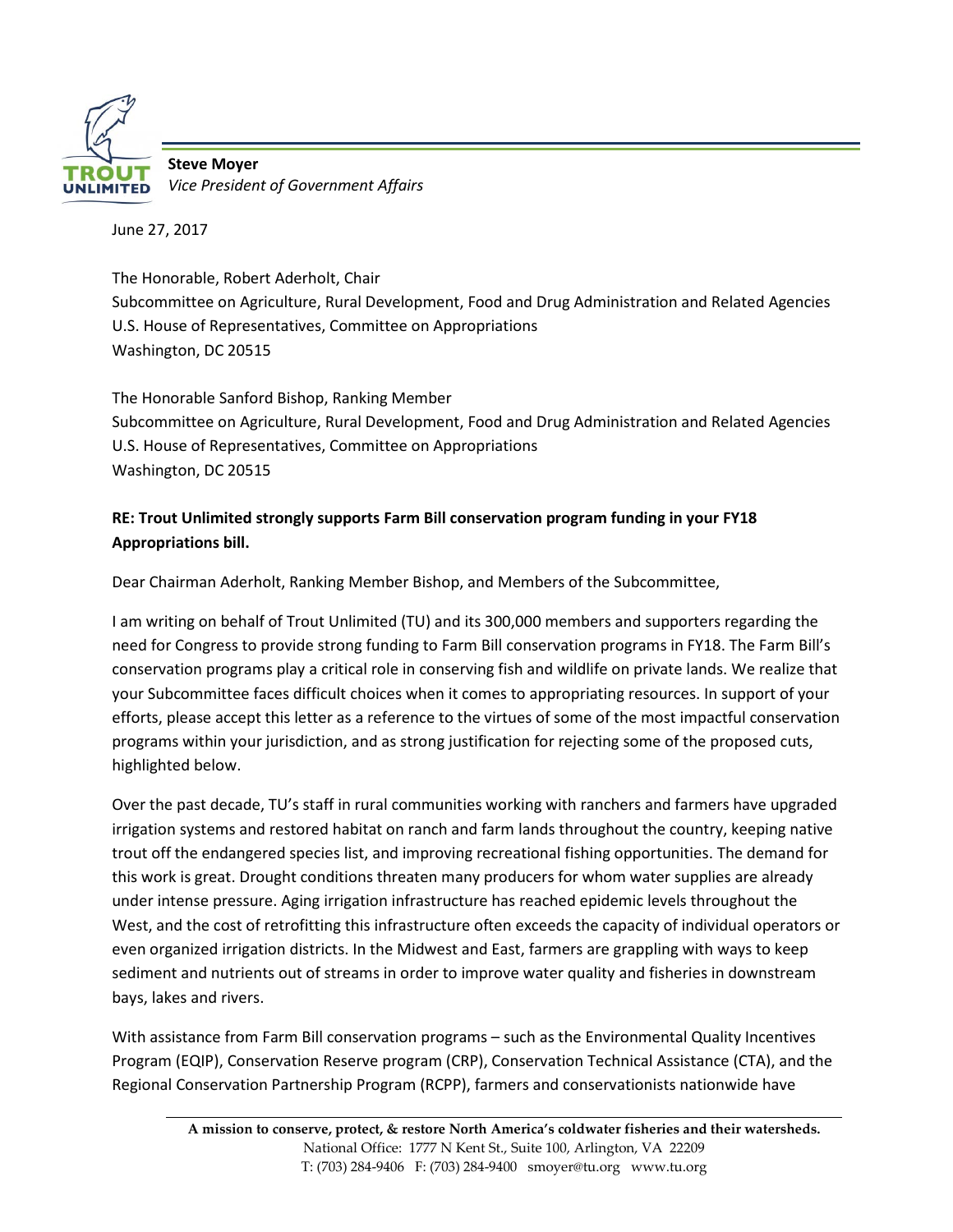banded together to solve these problems. As you head to mark up on Wednesday, please bear our recommendations in mind.

## **Providing full mandatory funding for conservation programs**

In the Agricultural Act of 2014, Congress consolidated or eliminated nearly a dozen conservation programs and reduced mandatory spending by \$6 billion. The cuts contained in the 2014 Farm Bill mean that new enrollments in conservation programs will decline by millions of acres. Cuts to conservation programs limit the capacity of producers to implement common sense practices that conserve water and maintain habitat while supplying food and fiber to all Americans. We urge you again to avoid further cuts in your FY18 appropriations to critical conservation programs like the Environmental Quality Incentives Program, Conservation Reserve Program (CRP),and the Regional Conservation Partnership Program, and instead rely on the Congressional-mandated levels for USDA conservation programs.

The EQIP and the RCPP programs are by far the most effective tools that we use to work cooperatively with producers. We urge you to support the FY18 authorized level of funding for both, and especially urge you to reject the proposed elimination of funding for the RCPP program. We urge you to maintain full funding for mandatory Farm Bill programs in the FY18 Appropriations process:

The RCPP program is especially useful to our work. Although it got off to an inconsistent start, it has gotten better the past several years and now is a very effective innovation of the 2014 Farm Bill. This program provides farmers and ranchers with technical and financial assistance, and gives the NRCS and its partners the ability to install and maintain conservation activities on working lands at the watershed scale. Many important trout fisheries, like the Klamath River Basin and Driftless Region, have been substantially helped by the RCPP program. This program benefits local communities, private landowners, and environmental preservation groups by working together to develop sustainable projects. Please note the attached letter of strong support from our conservation, ranching and farming partners who are part of the Western Agriculture and Conservation Coalition (WACC).

Of special note, the CRP program has provided protection to the Chesapeake Bay Watershed from erosion and runoff that affect the health of the watershed. TU is directly involved with the water restoration of West Virginia's Potomac Highlands, whose waters are a part of the Chesapeake Bay watershed. The continued conservation of this watershed relies on CRP funding.

## **Provide adequate funds for the Conservation Technical Assistance (CTA) program**

TU requests the Committee maintain funding for the CTA program at FY17 levels. These funds help farmers develop and implement conservation plans to conserve resources on their farms. This is an extremely effective program that brings together farmers and organizations like TU to solve resource issues on private land. As an example, in West Virginia TU has constructed more than a million feet of agricultural fencing on farms, with the help provided by CTA and other Farm Bill program funds. This has resulted in enhanced operations and livestock management for farmers, and the protection of hundreds of miles of stream habitat for native brook trout.